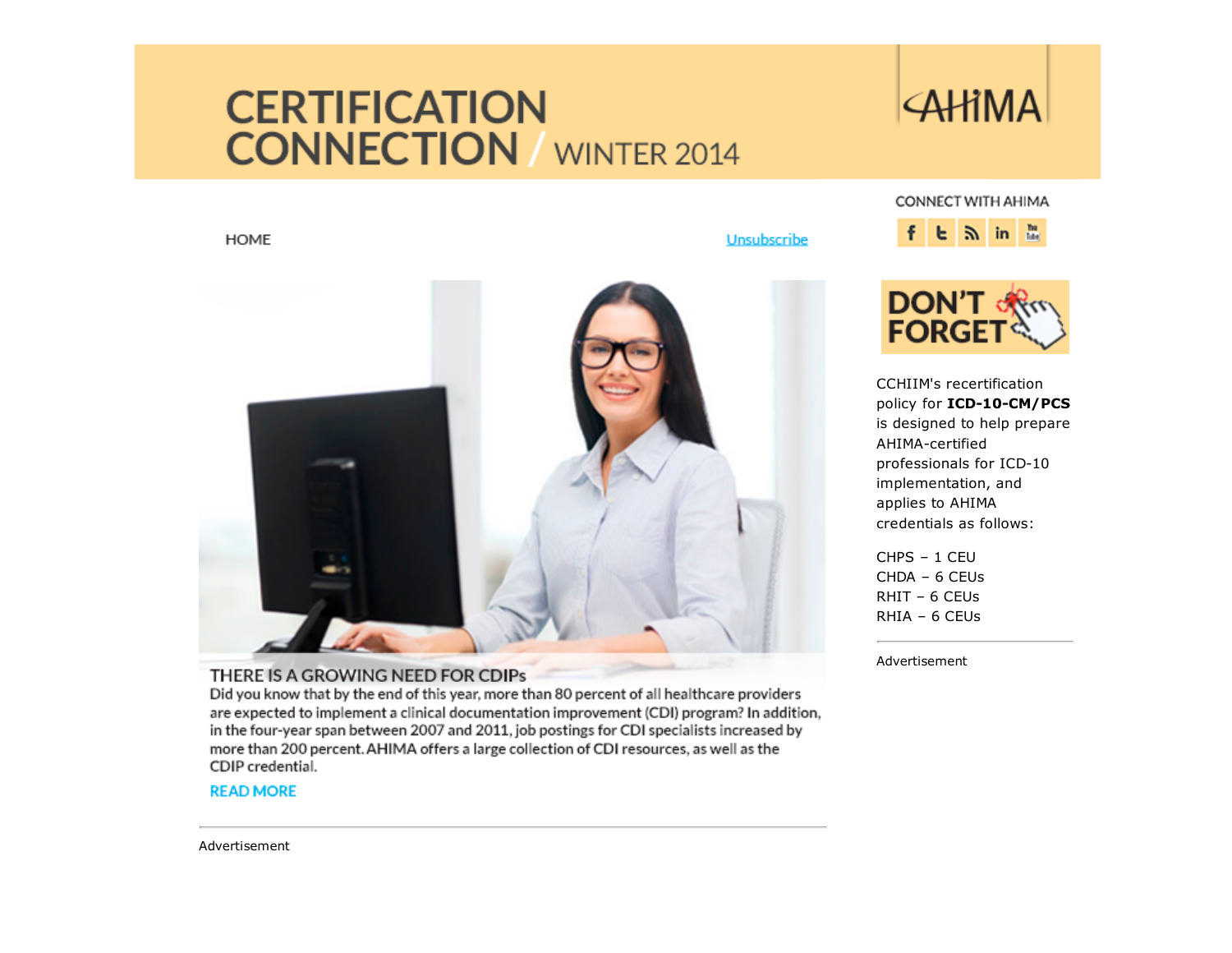Advance your career by advancing your degree. B.S. HIM . M.S. HIM . M.S. HIM/ITL . HIM Certificates CAHIIM accredited programs



#### MORE NEWS & ANNOUNCEMENTS

#### ARE YOUR CE UNITS UP TO DATE?



In order to recertify through AHIMA, credentialed individuals are required to comply with continuing education standards as set by the Commission on Certification for Health Informatics and Information Management (CCHIIM).

Ensure your continuing education reporting is compliant. REVIEW THE [CERTIFICATION](https://newsletters.ahima.org/newsletters/Certification_Connection/2014/Winter/CertificationConnection_RecertTimeline.html) TIMELINE.

To report CEUs, VISIT THE CEU [CENTER.](https://secure.ahima.org/certification/ce/cereporting/)

If you have questions, reach AHIMA by phone at (800) 335-5535 or submit an online [customer](https://secure.ahima.org/contact/contact.aspx) service request.

#### **CODING SELF REVIEWS FOR AHIMA-CERTIFIED CODERS**



AHIMA-certified coders must complete an annual coding self-review in order to maintain their credential. Selfreviews are available online in the AHIMA Store. *Note that if an AHIMA coding credential was earned in 2013, a selfreview is required in 2014.* If you have questions, contact AHIMA by phone at (800) 335-5535, or submit a customer service request.

VISIT THE AHIMA [STORE.](https://www.ahimastore.org/ProductList.aspx?CategoryID=1336)



Submit an abstract. Speaking opportunities for 2014 AHIMA meetings are open now.



Designed to provide RHITs with the skills needed to become an RHIA







AHIMA certified professionals discuss the benefits of their CDIP and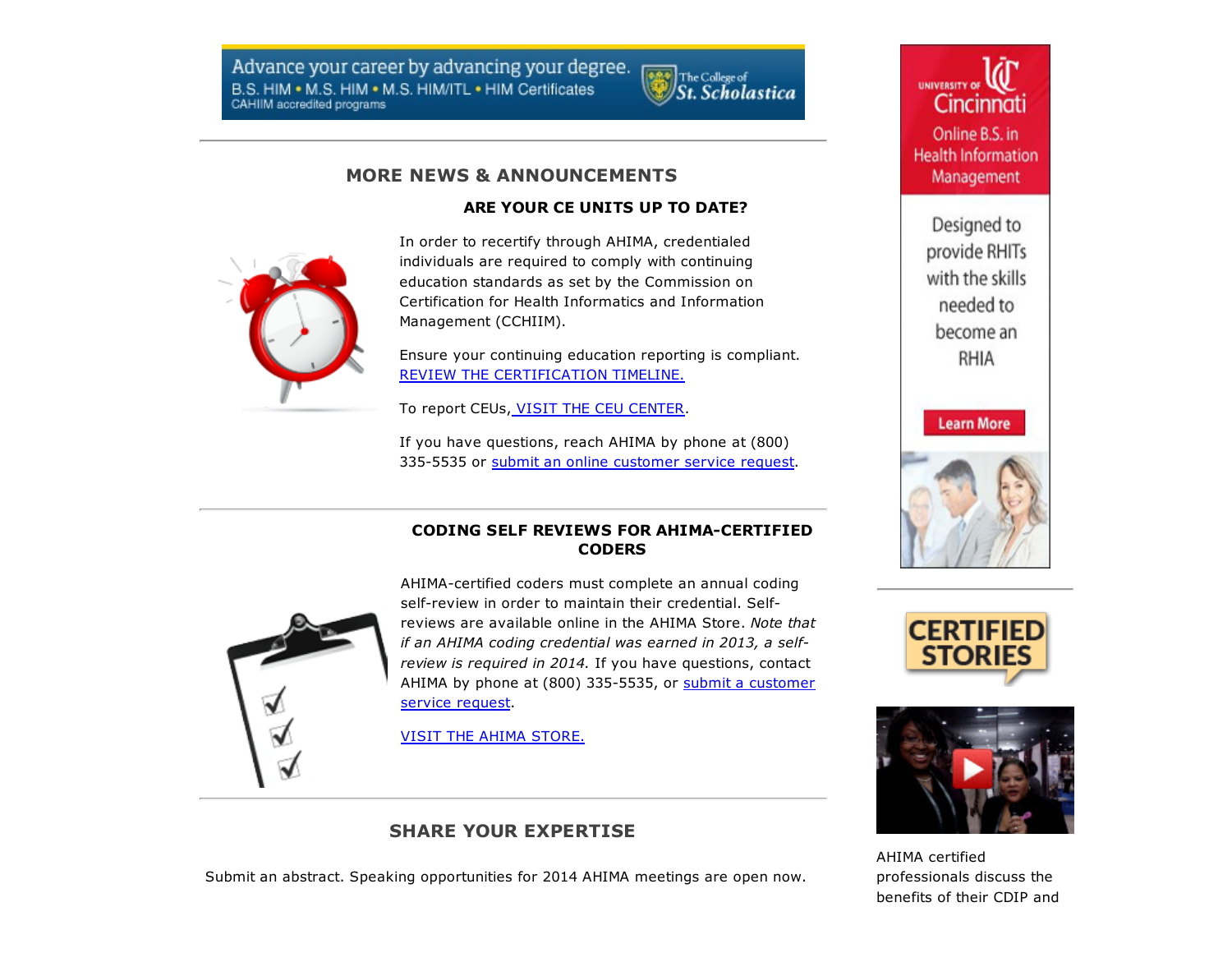2014 Assembly on Education [Symposium/Faculty](https://ahima.confex.com/ahima/aoe14/cfp.cgi) Development Institute 2014 Long-Term and Post-Acute Care Health IT Summit - Due February 15

- Due January 24

2014 AHIMA Annual [Convention](https://ahima.confex.com/ahima/86am/cfp.cgi) and Exhibit - Due January 31

GET INVOLVED



AHIMA has recently added to our list of exam prep resources, with a Certification Exam Prep community in our Engage Online Communities. Share ideas, study techniques, and encouragement with your peers studying for exams, and congratulations when they pass. The community is open to those considering another AHIMA certification, currently studying for an exam, or simply interested in offering guidance to others preparing for exams.

JOIN [TODAY.](http://engage.ahima.org/Communities/ViewCommunities/GroupDetails/?CommunityKey=59679397-d424-4e22-b35d-500e85389375)



2014 Annual Clinical Coding [Meeting](https://ahima.confex.com/ahima/2014accm/cfp.cgi) - Due

CONFERENCES AND EVENTS

February 17

Certified [Documentation](http://www.ahima.org/events/2014March-CDIP-NewOrleans) Improvement Practitioner (CDIP) Exam Prep Workshop March 20-21 New Orleans, LA

Certified in [Healthcare](http://www.ahima.org/events/2014March-CHPS-NewOrleans) Privacy & Security (CHPS) Exam Prep Workshop March 20-22 New Orleans, LA

Certified Health Data Analyst (CHDA) Exam Prep [Workshop](http://www.ahima.org/events/2014March-CHDA-NewOrleans) March 22-23 New Orleans, LA

CSS credentials, from greater opportunities to greater [salaries.](http://vimeo.com/78913512) WATCH THE VIDEO.



DRG [Inpatient](http://careerassist.ahima.org/jobseeker/job/16162747/) Hospital **Coder** Louisville, work at home

**[Director](http://careerassist.ahima.org/jobseeker/job/16157774/)** Virtual, home office

**[Manager](http://careerassist.ahima.org/jobseeker/job/16157772/)** Virtual, home office

[Analyst](http://careerassist.ahima.org/jobseeker/job/16157768/) Virtual, home office

[Associate](http://careerassist.ahima.org/jobseeker/job/16157776/) Virtual, home office

View [more](http://careerassist.ahima.org/home/home.cfm?site_id=681) available positions.



#### AHIMA 233 N. MICHIGAN AVE., 21ST FL., CHICAGO, IL 60601

*Certification Connection* is published four times a year by the American Health Information Management Association (AHIMA), 233 N. Michigan Ave., 21st Floor, Chicago, IL 60601-5809.